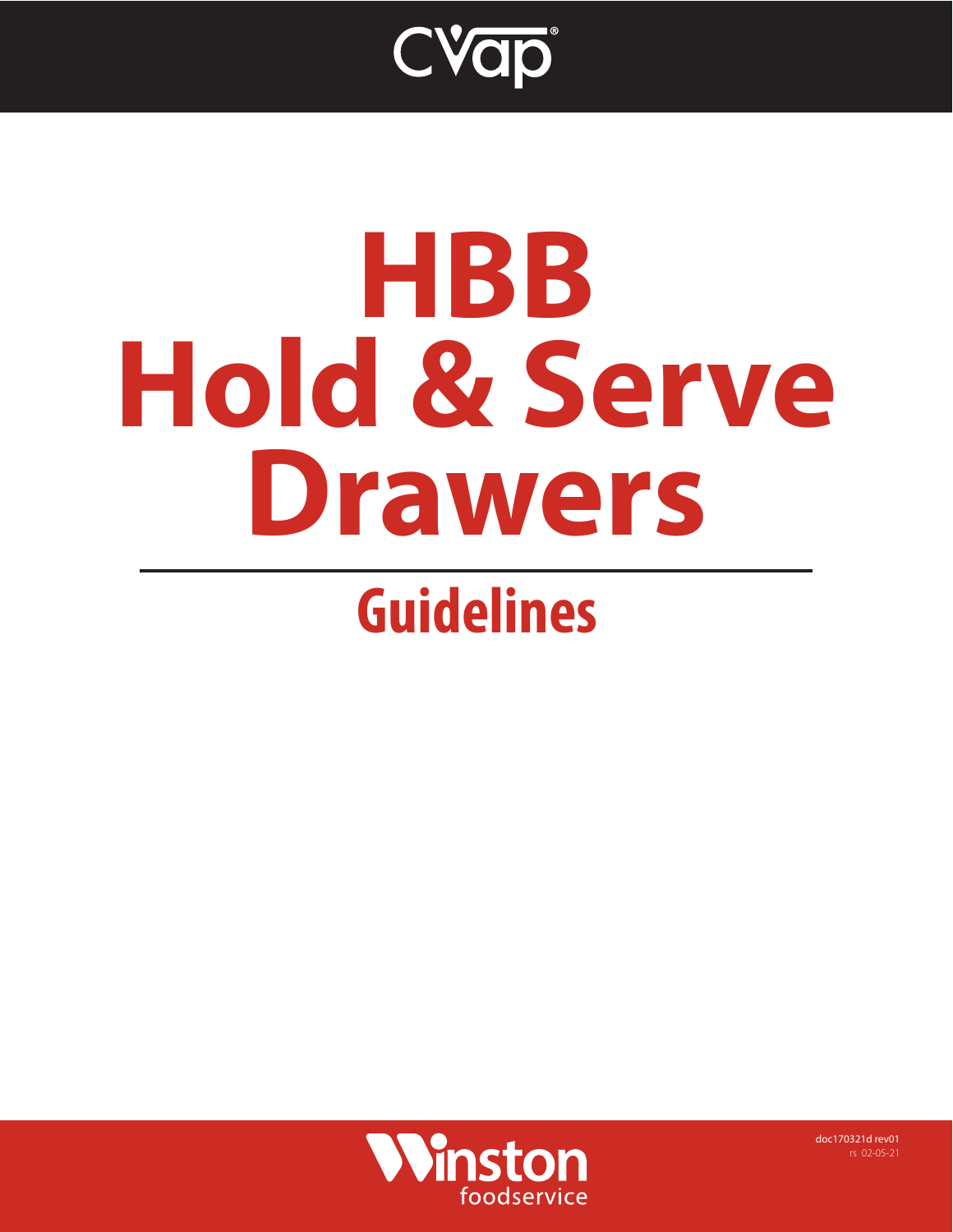

### **Hold & Serve Drawers** | Guidelines

#### **Holding Guidelines**

| <b>Menu</b>                       | <b>Food</b><br><b>Temp</b>        | <b>Food</b><br><b>Texture</b>     |
|-----------------------------------|-----------------------------------|-----------------------------------|
| <b>Breads</b>                     |                                   |                                   |
| <b>Biscuits</b>                   | 140-150°F<br>60-66°C              | $+20^{\circ}F$<br>$+11^{\circ}C$  |
| Croissants                        | 140-150°F<br>$60 - 66^{\circ}C$   | $+10$ °F<br>$+5^{\circ}$ C        |
| Danishes                          | 140-150°F<br>60-66°C              | $+10^{\circ}F$<br>$+5^{\circ}C$   |
| French/Italian Bread              | 140-150°F<br>60-66°C              | $+15^{\circ}F$<br>$+8^{\circ}C$   |
| French Toast                      | 140-150°F<br>$60 - 66^{\circ}C$   | $+10$ °F<br>$+5^{\circ}$ C        |
| <b>Fruit Pies</b>                 | 140-150°F<br>60-66°C              | $+15^{\circ}F$<br>$+8^{\circ}C$   |
| Gingerbread                       | 140-150°F<br>60-66°C              | $+15^{\circ}$ F<br>$+8^{\circ}C$  |
| Pancake/Waffles                   | 140-150°F<br>$60 - 66^{\circ}C$   | $+10$ °F<br>$+5^{\circ}$ C        |
| Rolls                             | 140-150°F<br>60-66°C              | $+10$ °F<br>$+5^{\circ}$ C        |
| <b>White/Wheat Bread</b>          | $150^{\circ}$ F<br>$66^{\circ}$ C | $+10$ °F<br>$+5^{\circ}$ C        |
| <b>Crisp Textured Foods</b>       |                                   |                                   |
| <b>Crisp Breadings</b>            | 130-140°F<br>54-60°C              | $+60^{\circ}F$<br>$+33^{\circ}$ C |
| Crisp, Dry Foods                  | 130-140°F<br>54-60°C              | $+60^{\circ}F$<br>$+33^{\circ}$ C |
| <b>French Fries</b>               | $100^{\circ}F$<br>38°C            | $+60^{\circ}F$<br>$+33^{\circ}$ C |
| Pastry Shells                     | 130-140°F<br>54-60°C              | $+60^{\circ}F$<br>$+33^{\circ}$ C |
| Pizza                             | 130-140°F<br>54-60°C              | $+60^{\circ}F$<br>$+33^{\circ}$ C |
| <b>Dairy and Egg Products</b>     |                                   |                                   |
| Eggs (Benedict, Fried, Scrambled) | 145-150°F<br>62-66°C              | $+5^{\circ}$ F<br>$+2$ °C         |
| Eggs (Poached, Sunnyside)         | 136°F<br>58°C                     | $+0$ °F<br>$+0$ °C                |
| Omelets                           | 140°F<br>$60^{\circ}$ C           | $+0$ °F<br>$+0^{\circ}C$          |
| Puddings/Custards                 | 140°F<br>$60^{\circ}$ C           | $+0$ °F<br>$+0^{\circ}C$          |

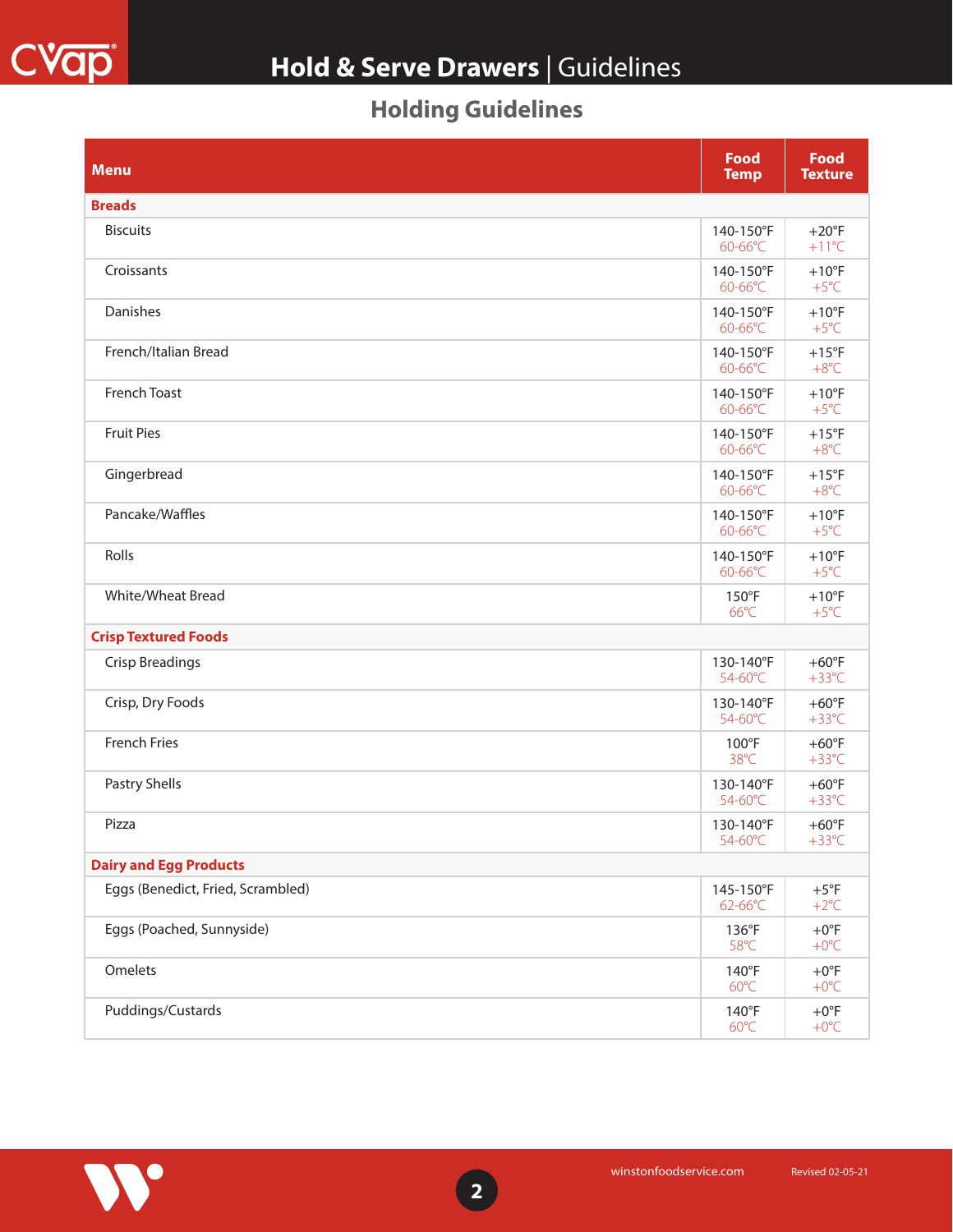

### **Hold & Serve Drawers** | Guidelines

#### **Holding Guidelines**

| <b>Menu</b>                                   | <b>Food</b><br><b>Temp</b> | <b>Food</b><br><b>Texture</b>     |
|-----------------------------------------------|----------------------------|-----------------------------------|
| <b>Meats</b>                                  |                            |                                   |
| Beef (BBQ, Prime Rib, Roasts, Steaks)         | 130-140°F<br>54-60°C       | $+15^{\circ}F$<br>$+8^{\circ}C$   |
| Pork (BBQ, Bacon, Chops, Ham Sausage, Roasts) | 140-150°F<br>60-66°C       | $+15^{\circ}F$<br>$+8^{\circ}C$   |
| Lamb & Veal                                   | 140-150°F<br>60-66°C       | $+15^{\circ}F$<br>$+8^{\circ}C$   |
| Hamburger Patties (medium well - well done)   | 150-160°F<br>66-71°C       | $+10$ °F<br>$+5^{\circ}C$         |
| <b>Hot Dogs</b>                               | 150-160°F<br>66-71°C       | $+10$ °F<br>$+5^{\circ}C$         |
| <b>Poultry</b>                                |                            |                                   |
| Chicken                                       |                            |                                   |
| <b>BBQ</b>                                    | 150-160°F<br>66-71°C       | $+15^{\circ}F$<br>$+8^{\circ}C$   |
| Fried, Crisp                                  | 130-140°F<br>54-60°C       | $+50^{\circ}F$<br>$+27^{\circ}$ C |
| Fried, Soft                                   | 150-160°F<br>66-71°C       | $+15^{\circ}F$<br>$+8^{\circ}C$   |
| Roasted                                       | 150-160°F<br>66-71°C       | $+15^{\circ}F$<br>$+8^{\circ}C$   |
| Turkey, Duck, Goose                           | 150-160°F<br>66-71°C       | $+15^{\circ}F$<br>$+8^{\circ}C$   |
| <b>Prepared Foods</b>                         |                            |                                   |
| Cheeseburgers in Buns                         | 150-160°F<br>66-71°C       | $+10$ °F<br>$+5^{\circ}C$         |
| Corn Dogs                                     | 140-150°F<br>60-66°C       | $+40^{\circ}F$<br>$+22^{\circ}C$  |
| Entree                                        | 140-150°F<br>60-66°C       | $+15^{\circ}$ F<br>$+8^{\circ}C$  |
| Hamburgers in Buns                            | 150-160°F<br>66-71°C       | $+10$ °F<br>$+5^{\circ}C$         |
| Open Sandwich with Sauce/Gravy                | 150-160°F<br>66-71°C       | $+5^{\circ}F$<br>$+2$ °C          |
| <b>Plated Foods</b>                           | 150-160°F<br>66-71°C       | $+5^{\circ}$ F<br>$+2$ °C         |
| Seafood in Sauce                              | 150-160°F<br>66-71°C       | $+15^{\circ}F$<br>$+8^{\circ}C$   |
| <b>Proofing</b>                               |                            |                                   |
| Dough (Danish Dough, Yeast Rolls)             | $90^{\circ}$ F<br>32°C     | $+10$ °F<br>$+5^{\circ}C$         |